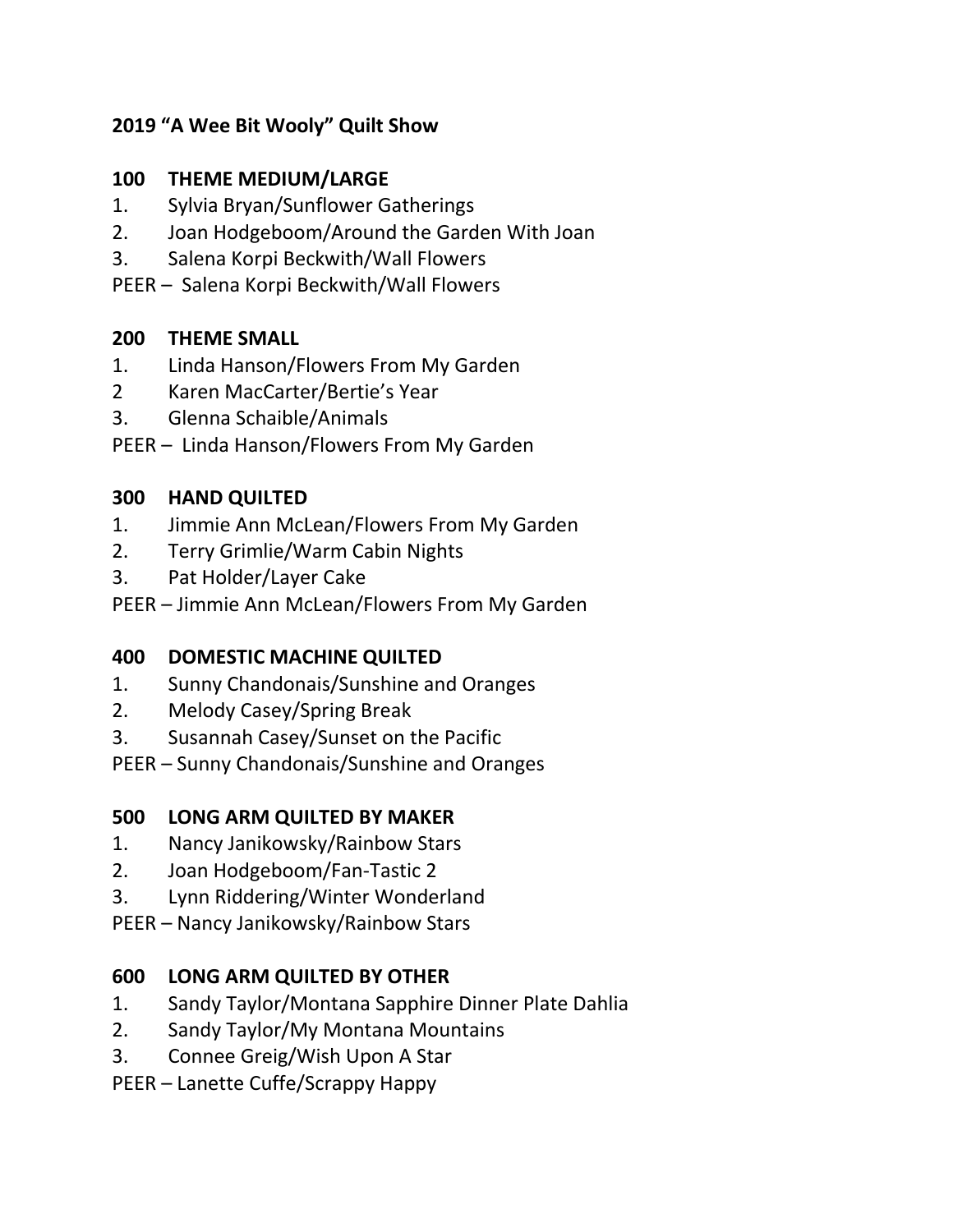#### **700 LONG ARM HANDED GUIDED**

- 1. Linda Hanson/Stars In The Garden
- 2. Salena Korpi Beckwith/Big River Meadows
- 3. Cathy Calloway/Dahlia for Dad
- PEER Salena Beckwith/Big River Meadows

#### **800 HAND EMBROIDERED**

- 1. Rebecca L Fritts/Hook, Line & Sinker
- 2. Rebecca L Fritts/Salem Witches Guild
- 3. Nancy Richwine/Girls Getaway
- PEER Nancy Richwine/Girls Getaway

#### **900 MACHINE EMBROIDERED**

- 1. Cynthia Howell/Trout
- PEER Cynthia Howell/Trout

# **1000 APPLIQUE ANY TYPE**

- 1. Melody Casey/Oh Howly Night
- PEER Melody Casey/Oh Howly Night

# **1100 MIXED TECHNIQUE**

- 1. Cathy Calloway/The Splendid Sampler
- 2. Melody Casey/Born in Montana
- 3. Abigail Cappel/Pinwheels
- PEER Cathy Calloway/The Splendid Sampler

# **1200 MINIATURE QUILT OR WALL HANGING**

- 1. Janet Masten/My Little Houses
- 2. Nancy Richwine/Mini Lone Star
- 3. Glenna Schaible/Little Lady Bug

PEER – Janet Masten/My Little Houses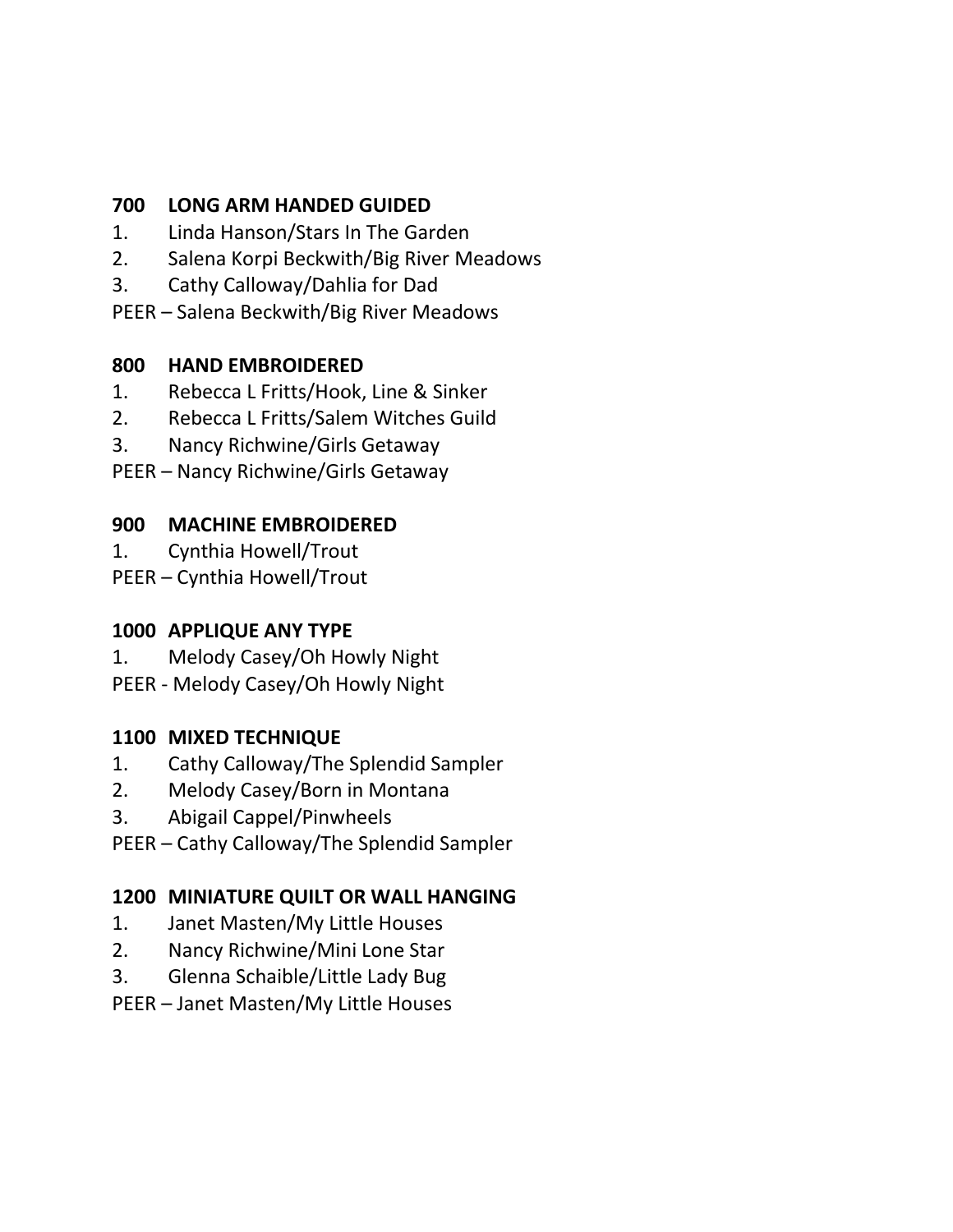# **1300 SMALL QUILT OR WALL HANGING**

- 1. Connee Greig/Alaska Memories 2019
- 2. Connee Greig/Scrappy Bear
- 3. Maureen Louden/Butterfly Swirl

PEER – Sally Glutting/My Indigo Sampler

#### **1400 MEDIUM WALL HANGING**

- 1. Nancy Richwine/Spool Quilt
- 2. Cathy Calloway/Modern Mandala
- 3. Nancy Janikowsky/Big Dream Dahlia
- PEER Nancy Richwine/Spool Quilt

# **1500 LARGE WALL HANGING**

- 1. Becky Lomas/Yoko Saito's Mystery Quilt
- 2. Glenna Schaible/Glacier Star
- 3. Joan Ridell/Escher
- PEER Becky Lomas/Yoko Saito's Mystery Quilt

# **1600 BABY QUILT**

- 1. Lea White/Mom and Me
- 2. Lea White/Bears
- 3. Jane Packer/Chenille Friends
- PEER Lea White/Mom and Me

# **1700 FASHION, BAGS, DECORATIONS or MISC**

- 1. Lanette Cuffe/The Homestead
- 2. Linda Hanson/Winter Skating Pillow
- 3. Deb Starling/Christmas Woolies
- PEER Lanette Cuffe/The Homestead

#### **1800 ORIGINAL ART QUILT**

- 1. Lanette Cuffe/A Different View
- 2. Monique Kleinhans/Chosen Family
- 3. Sally Glutting/The Trees
- PEER Lanette Cuffe/A Different View